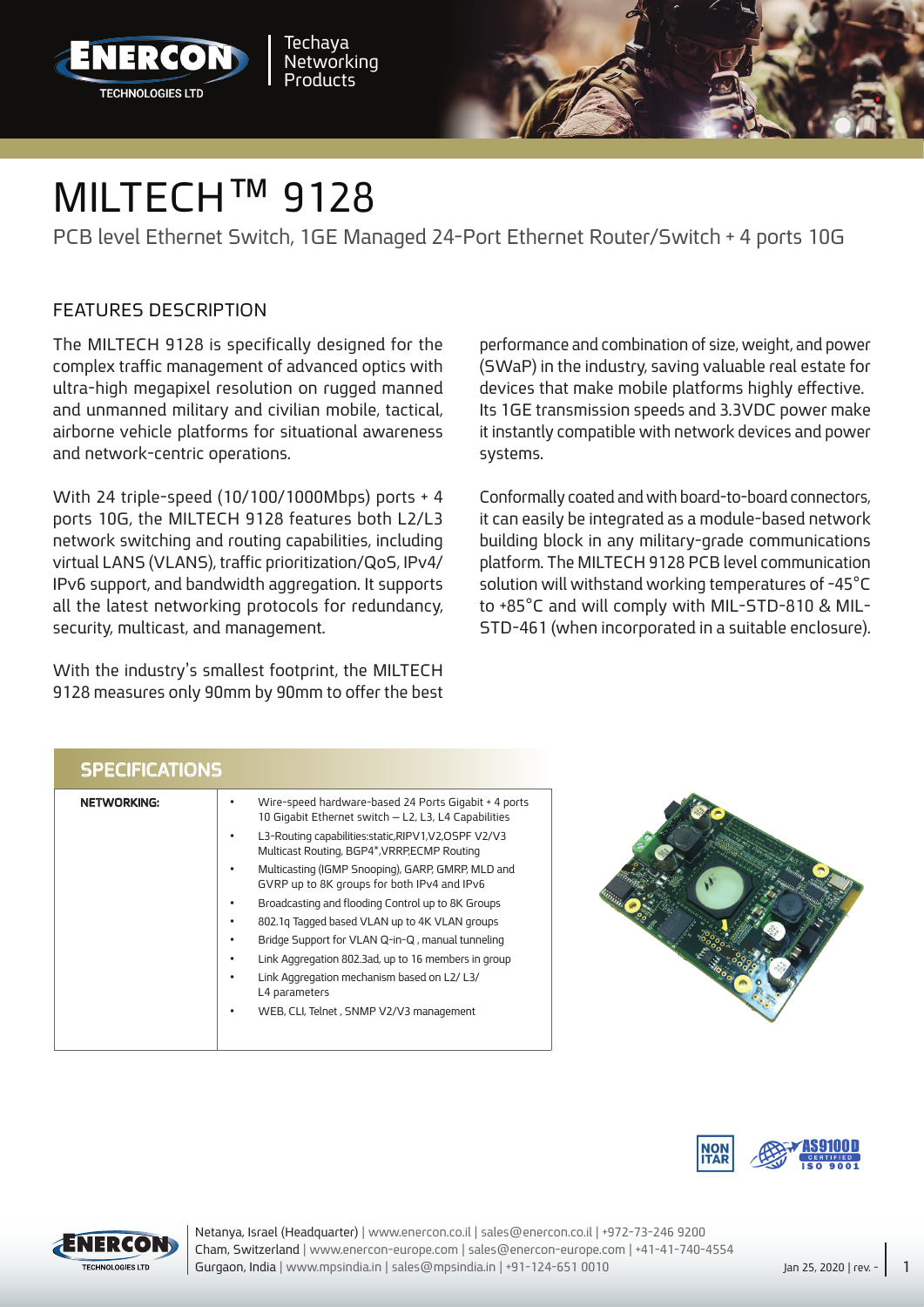



## MILTECH™ 9128

PCB level Ethernet Switch, 1GE Managed 24-Port Ethernet Router/Switch + 4 ports 10G

| <b>SPECIFICATIONS</b>                            |                                                                                                                                                                                                                                                                                                                                                                                                                                                                                                                                                                                                                                                                                                                                                                                                                                                                                                                                                                                                                                                                        |
|--------------------------------------------------|------------------------------------------------------------------------------------------------------------------------------------------------------------------------------------------------------------------------------------------------------------------------------------------------------------------------------------------------------------------------------------------------------------------------------------------------------------------------------------------------------------------------------------------------------------------------------------------------------------------------------------------------------------------------------------------------------------------------------------------------------------------------------------------------------------------------------------------------------------------------------------------------------------------------------------------------------------------------------------------------------------------------------------------------------------------------|
| <b>NETWORKING:</b><br><b>Quality of Service:</b> | QoS Multi-Layer Classifier: 802.1p, EtherType,<br>$\bullet$<br>VLAN-ID, IPv4/6 DSCP/ToS, and UDP/TCP ports & ranges traffic classification.<br>Per port WFQ and Strict Queuing scheduling<br>DSCP remarking for both IPv4 and IPv6 frames<br>$\bullet$<br>Ingress policer and ingress shaper per port with 500Kbps granularity<br>$\bullet$<br>Egress shaper per port with 500Kbps granularity<br>$\bullet$<br>Full-duplex flow control (IEEE802.3X) and half-duplex backpressure, symmetric and asymmetric                                                                                                                                                                                                                                                                                                                                                                                                                                                                                                                                                            |
| <b>NETWORKING:</b><br>Security:                  | Security via Radius Authentication 802.1x, Port / MAC access control<br>$\bullet$<br>Port Security<br>Per port ingress and egress port mirroring including 10G mirroring<br>Mirroring per VLAN and per content awareness match<br>Private VLAN support per VLAN (Isolated and Promiscuous ports)<br><b>Content Aware Policers:</b><br>• 128 Content Aware Policers<br>• 16 Content Aware rate policers with rates from 1fps to 32 million fps<br>• 8 UDP/TCP port range policers<br>• Advanced ACL through hardware based match patterns<br>• Content Aware Policers for generic MAC, ARP, IPv4, IPv6 protocols<br>No restriction on any mix of entries to Content Aware Policers<br>Content Aware Policers actions are permit/deny, police, count, snoop and mirror<br>Special support for IP fragments, UDP/TCP port ranges<br>Extensive CPU DoS prevention<br>• Surveillance functions by Content Aware Policers counters<br>• Multiple ACLs per port for optimal usage of Content Aware Policers<br>Storm controllers for flooded broadcast, multicast and unicast |
| Redundancy and ring<br>protection:               | Spanning Tree (802.1d), RSTP (802.1w) and multiple Spanning Tree (802.15) for fast recovery rings<br>$\bullet$<br>RPR for up to 30 units per ring with recovery time <50ms hardware based<br>20-Gbps bandwidth for ring topology<br>QoS consistency across stack / ring<br>Mirroring across stack / ring<br>Link aggregation groups spanning multiple switches in stack / ring<br>$\bullet$                                                                                                                                                                                                                                                                                                                                                                                                                                                                                                                                                                                                                                                                            |
| <b>CONNECTORS:</b>                               | 3 x SAMTEC ERM8-050-09.0-L-DV<br>$\bullet$                                                                                                                                                                                                                                                                                                                                                                                                                                                                                                                                                                                                                                                                                                                                                                                                                                                                                                                                                                                                                             |
| <b>STANDARDS:</b>                                | MIL-STD-461E   MIL-STD-810F GM   IP67<br>$\bullet$<br>*When encorporated in a suitable enclouser                                                                                                                                                                                                                                                                                                                                                                                                                                                                                                                                                                                                                                                                                                                                                                                                                                                                                                                                                                       |